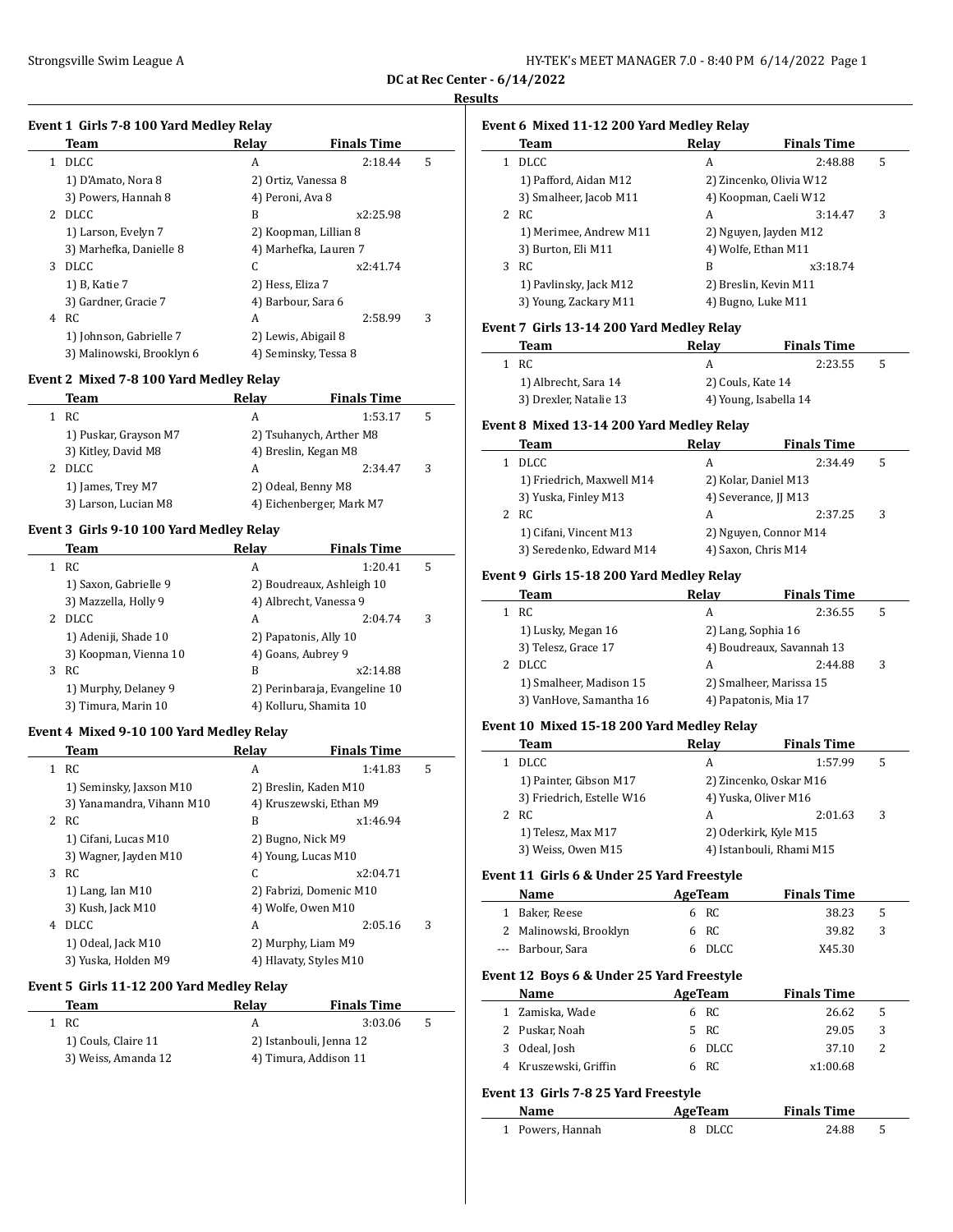| HY-TEK's MEET MANAGER 7.0 - 8:40 PM 6/14/2022 Page 2 |  |  |  |
|------------------------------------------------------|--|--|--|
|------------------------------------------------------|--|--|--|

**DC at Rec Center - 6/14/2022**

|    | (Event 13 Girls 7-8 25 Yard Freestyle)     |             |                |                    |   |
|----|--------------------------------------------|-------------|----------------|--------------------|---|
|    | Name                                       |             | AgeTeam        | <b>Finals Time</b> |   |
| 2  | Koopman, Lillian                           |             | 8 DLCC         | 26.96              | 3 |
| 3  | Peroni, Ava                                | 8           | <b>DLCC</b>    | x29.29             |   |
| 4  | Marhefka, Danielle                         | 8           | <b>DLCC</b>    | x29.91             |   |
| 5  | Hess, Eliza                                | 7           | <b>DLCC</b>    | x30.35             |   |
| 6  | Johnson, Gabrielle                         | 7           | RC             | 30.46              | 2 |
| 7  | Marhefka, Lauren                           | 7           | DLCC.          | x31.77             |   |
| 8  | Seminsky, Tessa                            | 8           | RC             | 34.19              | 1 |
| 9  | D'Amato, Nora                              | 8           | <b>DLCC</b>    | x34.78             |   |
| 10 | Larson, Evelyn                             | 7           | <b>DLCC</b>    | x35.42             |   |
| 11 | B, Katie                                   | 7           | <b>DLCC</b>    | x37.61             |   |
| 12 | Ortiz, Vanessa                             | 8           | <b>DLCC</b>    | x49.31             |   |
|    | <b>Event 14 Boys 7-8 25 Yard Freestyle</b> |             |                |                    |   |
|    | Name                                       |             | AgeTeam        | <b>Finals Time</b> |   |
| 1  | Kitley, David                              |             | 8 RC           | 22.97              | 5 |
| 2  | Breslin, Kegan                             | 8           | RC             | 23.77              | 3 |
| 3  | Puskar, Grayson                            | 7           | RC             | x25.14             |   |
| 4  | Eichenberger, Mark                         | 7           | <b>DLCC</b>    | 34.20              | 2 |
| 5  | James, Trey                                | $7^{\circ}$ | <b>DLCC</b>    | 34.84              | 1 |
| 6  | Adenjii, Bayo                              | $7^{\circ}$ | <b>DLCC</b>    | x37.52             |   |
| 7  | B, Alex                                    | 7           | <b>DLCC</b>    | x42.80             |   |
| 8  | Odeal, Benny                               | 8           | <b>DLCC</b>    | x42.83             |   |
|    | Event 15 Girls 9-10 50 Yard Freestyle      |             |                |                    |   |
|    | Name                                       |             | <b>AgeTeam</b> | <b>Finals Time</b> |   |
| 1  | Mazzella, Holly                            |             | 9 RC           | 34.11              | 5 |
| 2  | Papatonis, Ally                            | 10          | <b>DLCC</b>    | 37.64              | 3 |
| 3  | Saxon, Gabrielle                           | 9           | <b>RC</b>      | 38.41              | 2 |
| 4  | Timura, Marin                              | 10          | <b>RC</b>      | x52.44             |   |
| 5. | Kolluru, Shamita                           | 10          | RC             | x55.21             |   |
| 6  | Perinbaraja, Evangeline                    | 10          | RC             | x1:07.50           |   |
| 7  | Adeniji, Shade                             | 10          | <b>DLCC</b>    | 1:18.42            | 1 |
| 8  | Murphy, Delaney                            | 9           | -RC            | x1:19.09           |   |
|    | Event 16 Boys 9-10 50 Yard Freestyle       |             |                |                    |   |
|    | Name                                       |             | <b>AgeTeam</b> | <b>Finals Time</b> |   |
|    | 1 Gavlin, Xander                           | 10          | RC             | 40.29              | 5 |
| 2  | Breslin, Kaden                             | 10          | RC             | 42.73              | 3 |
| 3  | Wolfe, Owen                                | 10          | RC             | x45.79             |   |
| 4  | Young, Lucas                               | 10          | RC             | x50.04             |   |
| 5  | Wagner, Jayden                             | 10          | RC             | x51.14             |   |
| 6  | Lang, Ian                                  | 10          | RC             | x51.27             |   |
| 7  | Odeal, Jack                                | 10          | DLCC           | 55.61              | 2 |
| 8  | Seminsky, Jaxson                           | 10          | RC             | x58.56             |   |
| 9  | Murphy, Liam                               | 9           | <b>DLCC</b>    | 1:01.35            | 1 |
| 10 | Kush, Jack                                 | 10          | RC             | x1:03.72           |   |
| 11 | Bugno, Nick                                | 9           | RC             | x1:03.89           |   |
| 12 | Baker, Jacob                               | 10          | RC             | x1:05.85           |   |
| 13 | Kraynik, Jake                              | 9           | RC             | x1:11.83           |   |
| 14 | Fabrizi, Domenic                           | 10          | RC             | x1:17.02           |   |
| 15 | Kohlmann, Cannon                           | 9           | RC             | x1:25.53           |   |
|    | Event 17 Girls 11-12 50 Yard Freestyle     |             |                |                    |   |
|    | Name                                       |             | <b>AgeTeam</b> | <b>Finals Time</b> |   |
|    |                                            |             | DLCC           | 44.76              | 5 |
| 1  | Koopman, Caeli                             | 12          |                |                    |   |
| 2  | Timura, Addison                            | 11          | RC             | 51.10              | 3 |

| sults  |                                             |          |                |                    |        |
|--------|---------------------------------------------|----------|----------------|--------------------|--------|
|        | 4 McCollister, Libby                        |          | 11 RC          | x53.31             |        |
|        | Event 18 Boys 11-12 50 Yard Freestyle       |          |                |                    |        |
|        | Name                                        |          | <b>AgeTeam</b> | <b>Finals Time</b> |        |
|        | 1 Smalheer, Jacob                           |          | 11 DLCC        | 34.20              | 5      |
|        | 2 Wolfe, Ethan                              | 11       | RC             | 34.37              | 3      |
|        | 3 Merimee, Andrew                           |          | 11 RC          | 38.17              | 2      |
|        | 4 Breslin, Kevin                            |          | 11 RC          | x38.95             |        |
| 5      | Bugno, Luke                                 | 11       | - RC           | x39.37             |        |
| 6      | Young, Zackary                              |          | 11 RC          | x40.28             |        |
|        | 7 Burton, Eli                               | 11       | RC             | x40.86             |        |
| 8      | Pavlinsky, Jack                             | 12       | RC             | x42.78             |        |
| 9      | Seminsky, Antonio                           | 12       | RC             | x46.80             |        |
| 10     | Peredreev, Alex                             | 11       | RC             | x1:01.67           |        |
| 11     | Kime, Gabe                                  | 11       | RC             | x1:04.00           |        |
|        | Event 19 Girls 13-14 50 Yard Freestyle      |          |                |                    |        |
|        | Name                                        |          | AgeTeam        | <b>Finals Time</b> |        |
|        | 1 Boudreaux, Savannah                       |          | 13 RC          | 31.56              | 5      |
|        | 2 Young, Isabella                           |          | 14 RC          | 32.51              | 3      |
|        | 3 Couls, Kate                               |          | 14 RC          | x34.93             |        |
|        | 4 Ganserts, Emily                           |          | 13 RC          | x1:05.32           |        |
|        |                                             |          |                |                    |        |
|        | Event 20 Boys 13-14 50 Yard Freestyle       |          |                |                    |        |
|        | Name                                        |          | <b>AgeTeam</b> | <b>Finals Time</b> |        |
|        | 1 Saxon, Chris                              |          | 14 RC          | 25.24              | 5      |
|        | 2 Cifani, Vincent                           | 13       | RC             | 32.05              | 3      |
|        |                                             |          | DLCC           | 36.42              | 2      |
|        | 3 Yuska, Finley                             | 13       |                |                    |        |
|        | 4 Severance, JJ                             | 13       | DLCC           | 39.24              | 1      |
| 5      | Nguyen, Connor                              |          | 14 RC          | x43.30             |        |
|        | Event 21 Girls 15-18 50 Yard Freestyle      |          |                |                    |        |
|        | Name                                        |          | <b>AgeTeam</b> | <b>Finals Time</b> |        |
|        | 1 Smalheer, Marissa                         |          | 15 DLCC        | 35.79              | 5      |
|        | 2 Papatonis, Mia                            | 17       | DLCC           | 37.52              | 3      |
|        | 3 Lusky, Megan                              | 16       | RC             | 37.69              | 2      |
|        | 4 Lang, Sophia                              |          | 16 RC          | 43.14              | 1      |
|        |                                             |          |                |                    |        |
|        | Event 22 Boys 15-18 50 Yard Freestyle       |          |                |                    |        |
|        | Name                                        |          | AgeTeam        | <b>Finals Time</b> |        |
| 1      | Zincenko, Oskar                             | 16       | DLCC           | 25.05              | 5      |
| 2<br>3 | Oderkirk, Kyle<br>Yuska, Oliver             | 15<br>16 | RC<br>DLCC     | 25.78              | 3<br>2 |
|        |                                             |          |                | 25.81              |        |
| 4      | Telesz, Max                                 | 17       | RC             | 27.43              | 1      |
|        | 5 Walters, Jason                            | 17       | RC             | x31.38             |        |
| 6<br>7 | Zabarsky, Isaac                             | 17<br>15 | RC<br>RC       | x32.28             |        |
|        | Cassel, Kyle                                |          |                | x32.95             |        |
|        | Event 23 Girls 6 & Under 25 Yard Backstroke |          |                |                    |        |
|        | Name                                        |          | AgeTeam        | <b>Finals Time</b> |        |
|        | 1 Malinowski, Brooklyn                      |          | 6 RC           | 40.10              | 5      |
|        | 2 Barbour, Sara                             |          | 6 DLCC         | 59.58              | 3      |
|        | Event 24 Boys 6 & Under 25 Yard Backstroke  |          |                |                    |        |
|        | Name                                        |          | <b>AgeTeam</b> | <b>Finals Time</b> |        |
|        | 1 Zamiska, Wade                             | 6        | RC             | 30.65              | 5      |
|        | 2 Odeal, Josh                               | 6        | DLCC           | 35.18              | 3      |
|        | 3 Puskar, Noah<br>4 Kruszewski, Griffin     | 5<br>6   | RC<br>RC       | 36.32<br>x51.66    | 2      |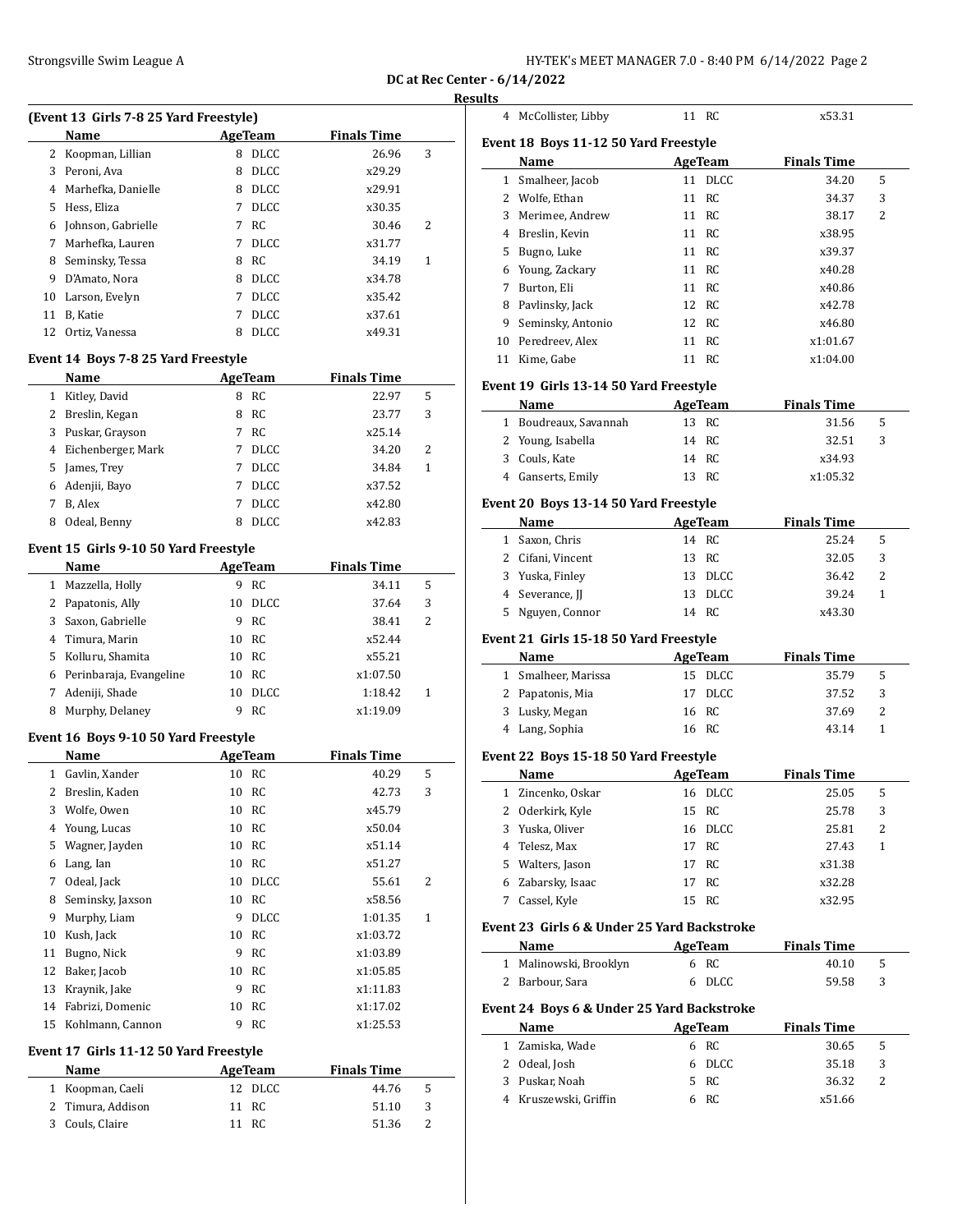| HY-TEK's MEET MANAGER 7.0 - 8:40 PM 6/14/2022 Page 3 |  |
|------------------------------------------------------|--|
|------------------------------------------------------|--|

**DC at Rec Center - 6/14/2022 Results**

# **Event 25 Girls 7-8 25 Yard Backstroke**

| <b>Name</b>      |   |             | <b>Finals Time</b> |   |  |  |  |  |  |
|------------------|---|-------------|--------------------|---|--|--|--|--|--|
| Gardner, Gracie  | 7 | <b>DLCC</b> | 30.98              | 5 |  |  |  |  |  |
| 2 D'Amato, Nora  | 8 | <b>DLCC</b> | 33.36              | 3 |  |  |  |  |  |
| Hess, Eliza      | 7 | <b>DLCC</b> | x35.24             |   |  |  |  |  |  |
| Larson, Evelyn   | 7 | <b>DLCC</b> | x37.96             |   |  |  |  |  |  |
| Peroni, Ava      | 8 | <b>DLCC</b> | x38.25             |   |  |  |  |  |  |
| Lewis, Abigail   | 8 | RC          | 42.86              | 2 |  |  |  |  |  |
| B, Katie         | 7 | <b>DLCC</b> | x47.64             |   |  |  |  |  |  |
| Marhefka, Lauren |   | <b>DLCC</b> | x53.68             |   |  |  |  |  |  |
|                  |   |             | AgeTeam            |   |  |  |  |  |  |

# **Event 26 Boys 7-8 25 Yard Backstroke**

| <b>Name</b>         | AgeTeam |       | <b>Finals Time</b> |   |  |
|---------------------|---------|-------|--------------------|---|--|
| 1 Tsuhanych, Arther |         | 8 RC  | 22.19              | 5 |  |
| 2 Puskar, Grayson   |         | 7 RC  | 24.82              | 3 |  |
| 3 Larson, Lucian    |         | DLCC  | 31.88              | 2 |  |
| 4 James, Trey       |         | DLCC  | 35.26              |   |  |
| 5 Adenjii, Bayo     |         | DLCC. | x58.20             |   |  |

# **Event 27 Girls 9-10 50 Yard Backstroke**

|   | <b>Name</b>               | AgeTeam |       | <b>Finals Time</b> |   |  |
|---|---------------------------|---------|-------|--------------------|---|--|
|   | Albrecht, Vanessa         |         | - RC  | 45.54              | 5 |  |
|   | 2 Timura, Marin           |         | 10 RC | 1:05.14            | 3 |  |
| 3 | Kolluru, Shamita          | 10.     | - RC  | x1:08.48           |   |  |
|   | 4 Murphy, Delaney         | 9       | - RC  | x1:15.57           |   |  |
|   | 5 Perinbaraja, Evangeline | 10      | - RC  | x1:17.94           |   |  |
| 6 | Bhagat, Anaya             |         | DLCC. | 1:59.91            | 2 |  |

# **Event 28 Boys 9-10 50 Yard Backstroke**

|   | Name             | AgeTeam |             | <b>Finals Time</b> |   |
|---|------------------|---------|-------------|--------------------|---|
| 1 | Cifani, Lucas    | 10      | RC          | 48.53              | 5 |
|   | 2 Wolfe, Owen    | 10      | RC          | 53.39              | 3 |
|   | 3 Kush, Jack     | 10      | RC          | x1:01.49           |   |
|   | 4 Baker, Jacob   | 10      | RC          | x1:02.20           |   |
|   | 5 Yuska, Holden  | 9       | <b>DLCC</b> | 1:07.40            | 2 |
| 6 | Fabrizi, Domenic | 10      | RC.         | x1:12.89           |   |
|   | Kohlmann, Cannon |         | RC.         | x1:29.14           |   |

### **Event 29 Girls 11-12 50 Yard Backstroke**

| LVCIIC 47 AN IS 11 14 JO THER DRUISH ONC |                      |         |         |                    |   |  |  |  |  |
|------------------------------------------|----------------------|---------|---------|--------------------|---|--|--|--|--|
|                                          | <b>Name</b>          | AgeTeam |         | <b>Finals Time</b> |   |  |  |  |  |
|                                          | 1 Weiss, Amanda      |         | 12 RC   | 34.35              | 5 |  |  |  |  |
|                                          | 2 Zincenko, Olivia   |         | 12 DLCC | 41.40              | 3 |  |  |  |  |
|                                          | 3 McCollister, Libby |         | 11 RC   | 1:02.43            | 2 |  |  |  |  |
|                                          | 4 Couls, Claire      |         | 11 RC   | x1:03.00           |   |  |  |  |  |
|                                          | 5 Olexa, Anna        |         | 11 RC   | x1:12.47           |   |  |  |  |  |

# **Event 30 Boys 11-12 50 Yard Backstroke**

|              | Name              | AgeTeam |       | <b>Finals Time</b> |   |  |
|--------------|-------------------|---------|-------|--------------------|---|--|
| $\mathbf{1}$ | Pafford, Aidan    | 12      | DLCC  | 42.73              | 5 |  |
|              | 2 Wolfe, Ethan    |         | 11 RC | 43.43              | 3 |  |
|              | 3 Merimee, Andrew |         | 11 RC | 44.17              | 2 |  |
|              | 4 Young, Zackary  | 11      | RC    | x46.33             |   |  |
|              | 5 Pavlinsky, Jack |         | 12 RC | x46.93             |   |  |
| 6            | Bugno, Luke       |         | 11 RC | x54.49             |   |  |
| 7            | Peredreev, Alex   | 11      | - RC  | x1:05.86           |   |  |
| 8            | Kime, Gabe        |         | RC    | x1:36.23           |   |  |

|              | Event 31 Girls 13-14 50 Yard Backstroke         |    |                |                    |              |
|--------------|-------------------------------------------------|----|----------------|--------------------|--------------|
|              | Name                                            |    | AgeTeam        | <b>Finals Time</b> |              |
|              | 1 Drexler, Natalie                              |    | 13 RC          | 32.85              | 5            |
|              | 2 Young, Isabella                               |    | 14 RC          | 39.35              | 3            |
|              | 3 Ganserts, Emily                               |    | 13 RC          | x1:08.03           |              |
|              | Event 32 Boys 13-14 50 Yard Backstroke          |    |                |                    |              |
|              | Name                                            |    | AgeTeam        | <b>Finals Time</b> |              |
|              | 1 Seredenko, Edward                             |    | 14 RC          | 30.18              | 5            |
|              | 2 Friedrich, Maxwell                            | 14 | DLCC           | 32.41              | 3            |
|              | 3 Kolar, Daniel                                 | 13 | <b>DLCC</b>    | 36.94              | 2            |
|              | Event 33 Girls 15-18 50 Yard Backstroke         |    |                |                    |              |
|              | Name                                            |    | AgeTeam        | <b>Finals Time</b> |              |
|              | 1 Telesz, Grace                                 |    | 17 RC          | 30.71              | 5            |
|              | 2 Friedrich, Estelle                            |    | 16 DLCC        | 31.05              | 3            |
|              | 3 Lusky, Megan                                  |    | 16 RC          | 47.99              | 2            |
|              | 4 Smalheer, Madison                             |    | 15 DLCC        | 52.70              | 1            |
|              | Event 34 Boys 15-18 50 Yard Backstroke          |    |                |                    |              |
|              | Name                                            |    | <b>AgeTeam</b> | <b>Finals Time</b> |              |
|              | 1 Painter, Gibson                               |    | 17 DLCC        | 27.36              | 5            |
|              | 2 Weiss, Owen                                   | 15 | - RC           | 28.56              | 3            |
|              | 3 Istanbouli, Rhami                             |    | 15 RC          | 35.32              | 2            |
|              |                                                 |    |                |                    |              |
|              | Event 35 Girls 7-8 25 Yard Breaststroke<br>Name |    | <b>AgeTeam</b> | <b>Finals Time</b> |              |
|              | 1 Johnson, Gabrielle                            |    | 7 RC           | 35.12              | 5            |
|              | 2 Koopman, Lillian                              | 8  | DLCC           | 41.89              | 3            |
|              |                                                 |    |                |                    |              |
|              | 3 Seminsky, Tessa                               |    | 8 RC           | 43.59              | 2            |
|              | 4 Ortiz, Vanessa                                |    | 8 DLCC         | 48.84              | 1            |
| 5            | Lewis, Abigail                                  |    | 8 RC           | x49.67             |              |
|              | Event 36 Boys 7-8 25 Yard Breaststroke          |    |                |                    |              |
|              | Name                                            |    | <b>AgeTeam</b> | <b>Finals Time</b> |              |
|              | 1 Breslin, Kegan                                |    | 8 RC           | 26.83              | 5            |
|              | 2 Tsuhanych, Arther                             |    | 8 RC           | 28.92              | 3            |
|              | 3 Kitley, David                                 |    | 8 RC           | x36.86             |              |
|              | 4 Odeal, Benny                                  |    | 8 DLCC         | 39.39              | 2            |
| 5            | Eichenberger, Mark                              | 7  | <b>DLCC</b>    | 44.69              | $\mathbf{1}$ |
| 6            | B, Alex                                         | 7  | DLCC           | x48.59             |              |
|              | Event 37 Girls 9-10 50 Yard Breaststroke        |    |                |                    |              |
|              | Name                                            |    | <b>AgeTeam</b> | <b>Finals Time</b> |              |
| $\mathbf{1}$ | Boudreaux, Ashleigh                             |    | 10 RC          | 49.28              | 5            |
|              | 2 Papatonis, Ally                               |    | 10 DLCC        | 58.70              | 3            |
|              | 3 Saxon, Gabrielle                              |    | 9 RC           | 58.86              | 2            |
|              | 4 Adeniji, Shade                                |    | 10 DLCC        | 1:13.64            | $\mathbf{1}$ |
|              | 5 Koopman, Vienna                               |    | 10 DLCC        | x1:14.61           |              |
|              |                                                 |    |                |                    |              |
|              | Event 38 Boys 9-10 50 Yard Breaststroke<br>Name |    | AgeTeam        | <b>Finals Time</b> |              |
|              | 1 Yanamandra, Vihann                            |    | 10 RC          | 46.00              | 5            |
|              | 2 Hlavaty, Styles                               |    | 10 DLCC        | 57.18              | 3            |
|              | 3 Cifani, Lucas                                 |    | 10 RC          |                    | 2            |
|              |                                                 |    |                | 1:00.96            |              |
|              | 4 Bugno, Nick                                   |    | 9 RC           | x1:08.75           |              |
| 5            | Murphy, Liam                                    | 9  | DLCC           | 1:14.18            | $\mathbf{1}$ |
|              | 6 Gavlin, Xander                                |    | 10 RC          | x1:22.74           |              |
| 7            | Wagner, Jayden                                  | 10 | RC             | x1:24.35           |              |
| 8            | Young, Lucas                                    | 10 | RC             | x1:25.01           |              |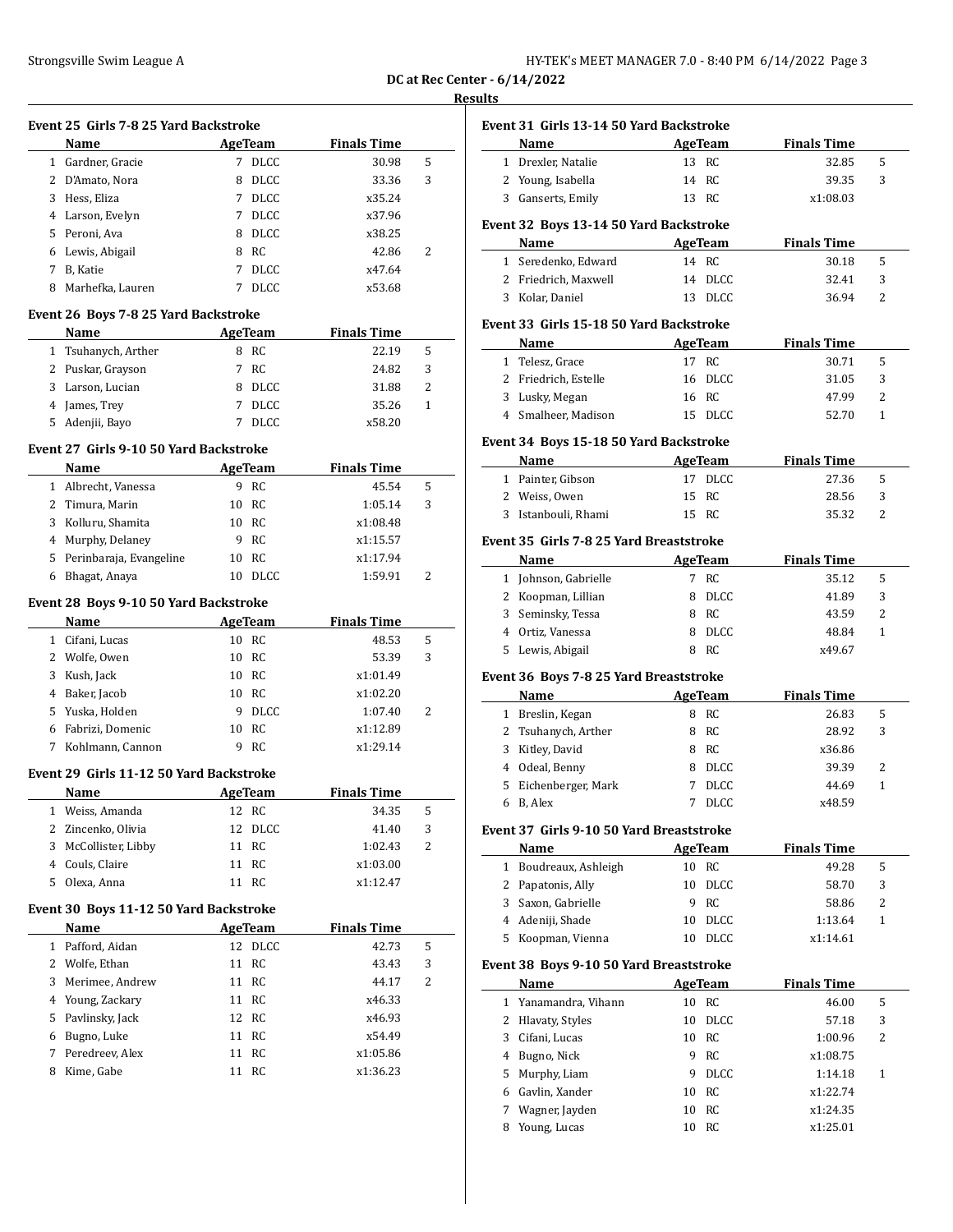| HY-TEK's MEET MANAGER 7.0 - 8:40 PM 6/14/2022 Page 4 |  |  |
|------------------------------------------------------|--|--|
|------------------------------------------------------|--|--|

**DC at Rec Center - 6/14/2022**

# **Results**

| (Event 38 Boys 9-10 50 Yard Breaststroke)<br>Name | AgeTeam                   |                      |   |
|---------------------------------------------------|---------------------------|----------------------|---|
|                                                   |                           | <b>Finals Time</b>   |   |
| 9 Breslin, Kaden                                  | 10 RC<br>9 RC             | x1:25.69<br>x1:27.76 |   |
| 10 Kraynik, Jake                                  |                           |                      |   |
| Event 39 Girls 11-12 50 Yard Breaststroke         |                           |                      |   |
| Name                                              | AgeTeam                   | <b>Finals Time</b>   |   |
| 1 Istanbouli, Jenna                               | 12 RC                     | 46.92                | 5 |
| 2 Timura, Addison                                 | 11 RC                     | 1:01.01              | 3 |
| 3 Koopman, Caeli                                  | 12 DLCC                   | 1:01.24              | 2 |
| 4 Olexa, Anna                                     | 11 RC                     | x1:43.34             |   |
| Event 40 Boys 11-12 50 Yard Breaststroke          |                           |                      |   |
| Name                                              | <b>AgeTeam</b>            | <b>Finals Time</b>   |   |
| 1 Nguyen, Jayden                                  | 12 RC                     | 48.81                | 5 |
| 2 Pafford, Aidan                                  | 12 DLCC                   | 50.60                | 3 |
| 3 Breslin, Kevin                                  | 11 RC                     | 1:08.14              | 2 |
| 4 Burton, Eli                                     | 11 RC                     | x1:14.71             |   |
| Event 41 Girls 13-14 50 Yard Breaststroke         |                           |                      |   |
| Name                                              | AgeTeam                   | <b>Finals Time</b>   |   |
| 1 Albrecht, Sara                                  | 14 RC                     | 39.24                | 5 |
| 2 Boudreaux, Savannah                             | 13 RC                     | 44.74                | 3 |
| 3 Couls, Kate                                     | 14 RC                     | x46.59               |   |
|                                                   |                           |                      |   |
| Event 42 Boys 13-14 50 Yard Breaststroke          |                           |                      |   |
| Name                                              | <b>Example 21 AgeTeam</b> | <b>Finals Time</b>   |   |
| 1 Saxon, Chris                                    | 14 RC                     | 34.45                | 5 |
| 2 Cifani, Vincent                                 | 13 RC                     | 45.68                | 3 |
| 3 Yuska, Finley                                   | 13 DLCC                   | 57.21                | 2 |
| 4 Severance, JJ                                   | 13 DLCC                   | 59.38                | 1 |
| 5 Nguyen, Connor                                  | 14 RC                     | x1:07.82             |   |
| Event 43 Girls 15-18 50 Yard Breaststroke         |                           |                      |   |
| Name                                              | AgeTeam                   | <b>Finals Time</b>   |   |
| 1 Smalheer, Madison                               | 15 DLCC                   | 42.17                | 5 |
| 2 VanHove, Samantha                               | 16 DLCC                   | 43.85                | 3 |
|                                                   |                           |                      |   |
| 3 Smalheer, Marissa                               | 15 DLCC                   | x44.24               |   |
| 4 Papatonis, Mia                                  | 17 DLCC                   | x46.80               |   |
| 5 Lang, Sophia                                    | 16 RC                     | 51.87                | 2 |
|                                                   |                           |                      |   |
| Event 44 Boys 15-18 50 Yard Breaststroke          |                           |                      |   |
| Name                                              | <b>AgeTeam</b>            | <b>Finals Time</b>   |   |
| 1 Zincenko, Oskar                                 | 16 DLCC                   | 31.54                | 5 |
| 2 Oderkirk, Kyle                                  | 15<br>RC                  | 34.41                | 3 |
| 3 Telesz, Max                                     | 17 RC                     | 38.11                | 2 |
| 4 Yuska, Oliver                                   | 16 DLCC                   | 38.64                | 1 |
| 5 Walters, Jason                                  | 17 RC                     | x41.64               |   |
| 6 Cassel, Kyle                                    | 15 RC                     | x44.45               |   |
| Event 45 Girls 7-8 25 Yard Butterfly              |                           |                      |   |
| Name                                              | AgeTeam                   | <b>Finals Time</b>   |   |
| 1 Gardner, Gracie                                 | 7 DLCC                    | 29.85                | 5 |
| 2 Powers, Hannah                                  | 8<br><b>DLCC</b>          | 31.34                | 3 |
| 3 Marhefka, Danielle                              | 8 DLCC                    | x36.24               |   |
|                                                   |                           |                      |   |
| Event 46 Boys 7-8 25 Yard Butterfly<br>Name       | <b>AgeTeam</b>            | <b>Finals Time</b>   |   |

|              | Event 47 Girls 9-10 25 Yard Butterfly                                                                                                                                                                                         |         |                    |                             |   |
|--------------|-------------------------------------------------------------------------------------------------------------------------------------------------------------------------------------------------------------------------------|---------|--------------------|-----------------------------|---|
|              | Name<br>1 Mazzella, Holly                                                                                                                                                                                                     |         | AgeTeam<br>9 RC    | <b>Finals Time</b><br>20.74 | 5 |
|              | 2 Albrecht, Vanessa                                                                                                                                                                                                           |         | 9 RC               | 22.82                       | 3 |
|              | 3 Boudreaux, Ashleigh                                                                                                                                                                                                         |         | 10 RC              | x24.84                      |   |
|              | 4 Koopman, Vienna                                                                                                                                                                                                             |         | 10 DLCC            | 30.51                       | 2 |
|              |                                                                                                                                                                                                                               |         |                    |                             |   |
|              | Event 48 Boys 9-10 25 Yard Butterfly                                                                                                                                                                                          |         |                    |                             |   |
|              | Name                                                                                                                                                                                                                          |         | AgeTeam            | <b>Finals Time</b>          |   |
|              | 1 Yanamandra, Vihann                                                                                                                                                                                                          |         | 10 RC              | 17.81                       | 5 |
|              | 2 Hlavaty, Styles                                                                                                                                                                                                             |         | 10 DLCC            | 28.65                       | 3 |
|              | 3 Yuska, Holden                                                                                                                                                                                                               |         | 9 DLCC             | 28.90                       | 2 |
|              | Event 49 Girls 11-12 50 Yard Butterfly                                                                                                                                                                                        |         |                    |                             |   |
|              | Name                                                                                                                                                                                                                          |         | <b>AgeTeam</b>     | <b>Finals Time</b>          |   |
|              | 1 Weiss, Amanda                                                                                                                                                                                                               |         | 12 RC              | 33.57                       | 5 |
|              | 2 Istanbouli, Jenna                                                                                                                                                                                                           |         | 12 RC              | 41.13                       | 3 |
|              | 3 Zincenko, Olivia                                                                                                                                                                                                            |         | 12 DLCC            | 41.60                       | 2 |
|              | Event 50 Boys 11-12 50 Yard Butterfly                                                                                                                                                                                         |         |                    |                             |   |
|              | Name                                                                                                                                                                                                                          |         | AgeTeam            | <b>Finals Time</b>          |   |
|              | 1 Nguyen, Jayden                                                                                                                                                                                                              |         | 12 RC              | 45.67                       | 5 |
|              | 2 Smalheer, Jacob                                                                                                                                                                                                             |         | 11 DLCC            | 47.28                       | 3 |
|              | Event 51 Girls 13-14 50 Yard Butterfly                                                                                                                                                                                        |         |                    |                             |   |
|              | Name                                                                                                                                                                                                                          |         | AgeTeam            | <b>Finals Time</b>          |   |
|              | 1 Albrecht, Sara                                                                                                                                                                                                              |         | 14 RC              | 30.38                       | 5 |
|              | 2 Drexler, Natalie                                                                                                                                                                                                            |         | 13 RC              | 32.56                       | 3 |
|              |                                                                                                                                                                                                                               |         |                    |                             |   |
|              | Event 52 Boys 13-14 50 Yard Butterfly                                                                                                                                                                                         |         |                    |                             |   |
|              | Name and the same of the same of the same of the same of the same of the same of the same of the same of the same of the same of the same of the same of the same of the same of the same of the same of the same of the same | AgeTeam |                    | <b>Finals Time</b>          |   |
|              | 1 Seredenko, Edward                                                                                                                                                                                                           |         | 14 RC              | 30.00                       | 5 |
|              | 2 Friedrich, Maxwell                                                                                                                                                                                                          |         | 14 DLCC            | 30.04                       | 3 |
|              | 3 Kolar, Daniel                                                                                                                                                                                                               |         | 13 DLCC            | 35.40                       | 2 |
|              | Event 53 Girls 15-18 50 Yard Butterfly                                                                                                                                                                                        |         |                    |                             |   |
|              | Name                                                                                                                                                                                                                          |         | AgeTeam            | <b>Finals Time</b>          |   |
|              | 1 Telesz, Grace                                                                                                                                                                                                               |         | 17 RC              | 28.73                       | 5 |
|              | 2 Friedrich, Estelle                                                                                                                                                                                                          |         | 16 DLCC            | 29.64                       | 3 |
|              | Event 54 Boys 15-18 50 Yard Butterfly                                                                                                                                                                                         |         |                    |                             |   |
|              | <b>Name</b>                                                                                                                                                                                                                   |         | <b>AgeTeam</b>     | <b>Finals Time</b>          |   |
| $\mathbf{1}$ | Painter, Gibson                                                                                                                                                                                                               | 17      | <b>DLCC</b>        | 26.72                       | 5 |
|              | 2 Weiss, Owen                                                                                                                                                                                                                 | 15      | RC                 | 26.94                       | 3 |
| 3            | Istanbouli, Rhami                                                                                                                                                                                                             | 15      | RC                 | 31.36                       | 2 |
|              | Event 55 Girls 7-8 100 Yard Freestyle Relay                                                                                                                                                                                   |         |                    |                             |   |
|              | Team                                                                                                                                                                                                                          |         | Relay              | <b>Finals Time</b>          |   |
| $\mathbf{1}$ | DLCC                                                                                                                                                                                                                          |         | A                  | 1:58.66                     | 5 |
|              | 1) Koopman, Lillian 8                                                                                                                                                                                                         |         |                    | 2) Marhefka, Danielle 8     |   |
|              | 3) D'Amato, Nora 8                                                                                                                                                                                                            |         |                    | 4) Powers, Hannah 8         |   |
|              |                                                                                                                                                                                                                               |         | B                  | x2:08.30                    |   |
|              | 2 DLCC                                                                                                                                                                                                                        |         | 2) Peroni, Ava 8   |                             |   |
|              | 1) Larson, Evelyn 7                                                                                                                                                                                                           |         |                    |                             |   |
|              | 3) Gardner, Gracie 7                                                                                                                                                                                                          |         | 4) Hess, Eliza 7   |                             |   |
|              | 3 DLCC                                                                                                                                                                                                                        |         | C                  | x2:49.04                    |   |
|              | 1) Marhefka, Lauren 7                                                                                                                                                                                                         |         | 2) Barbour, Sara 6 |                             |   |